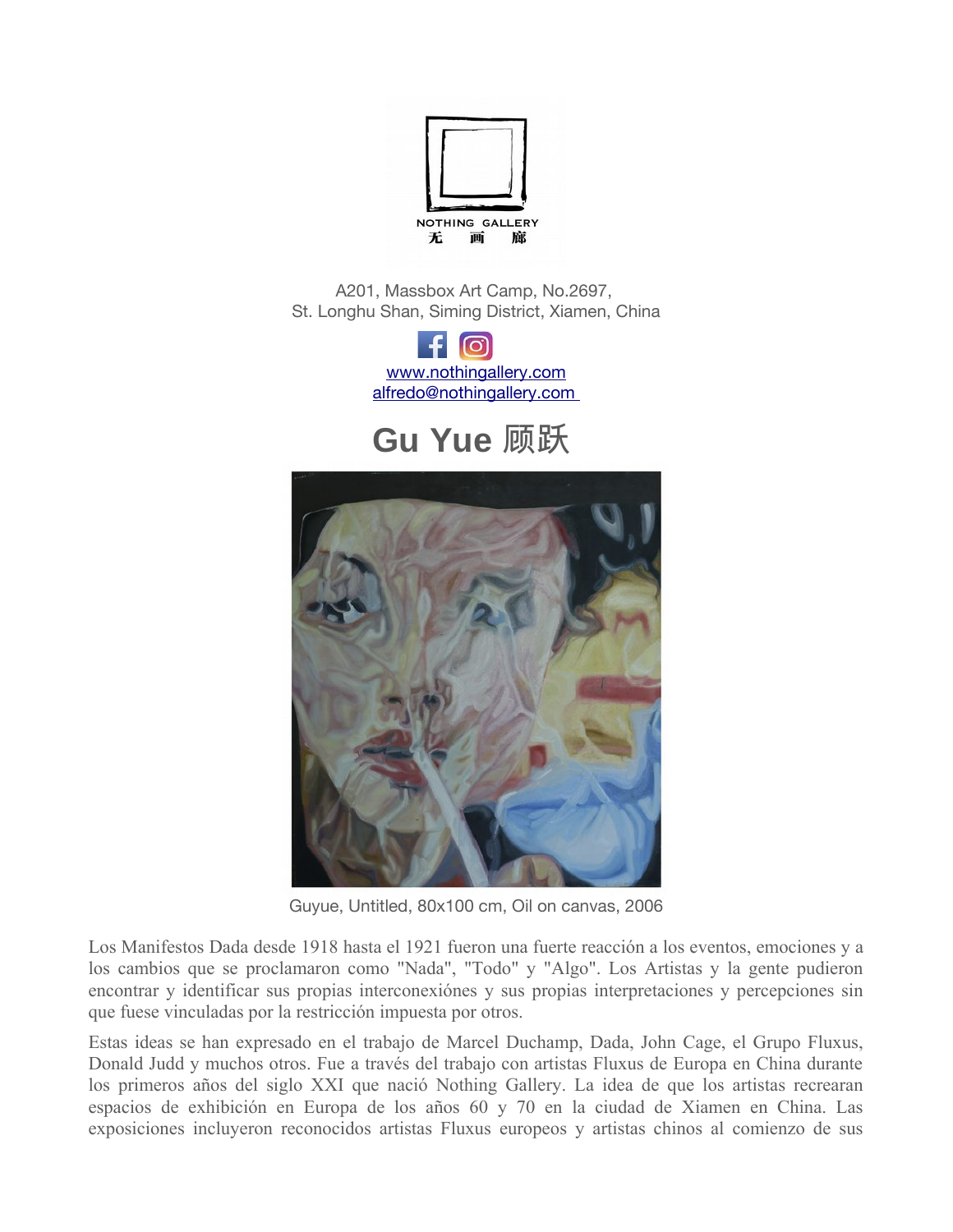carreras.

El enfoque de la galería es crear oportunidades para que los artistas rompan los límites entre disciplinas, personas y culturas y creen sus propios y únicos lenguajes visuales. Abrazamos la fluidez de género, tiempo y espacio para que los individuos puedan construir sus propios mundos. Invitamos a diálogar con nosotros artistas, coleccionistas, filósofos, historiadores y, en particular, a todas las personas sin o con etiqueta que elijan la vida del arte.

Ofrecemos nuestro espacio para expresar "Algo", "Todo" y "Nada".

The Dada Manifestos of 1918 - 1921 where a strong reaction to events, emotions and change which proclaimed itself "Nothing", "Everything" and "Something" .Artists and all people could find and identify their own interconnectedness and their own interpretations and insights unbound by restriction imposed by others.

These idea have been expressed in the work of Marcel Duchamp, Dada, John Cage, the Fluxus Group, Donald Judd and many others. It was through working with Fluxus artists from Europe in China during the early years of the 21st Century that the Nothing Gallery was born. The idea recreated artists run exhibition spaces in Europe from the 1960's and 1970's in the city of Xiamen in China. Exhibitions included well known European Fluxus artists and Chinese artists at the beginning of their practices.

The focus of the gallery is to create opportunities for artists to break down boundaries between disciplines, people and cultures and to create their own unique visual languages. We embrace fluidity of gender, time and space so that individuals can construct their own worlds. Our dialog invites artists, collectors, philosophers, historians and most particularly all people with no label or any label they choose to join in the life of art.

We offer our space to express "Something", "Everything" and "Nothing".

"Mi inspiración creativa para retratar escenas de la vida metropolitana como karaoke, bares y multitudes empieza al final de los 90'. Intento utilizar mi propio lenguaje artístico para describir amigos y extraños, jubilosos o tristes. Lo que intento hacer es capturar un estado específico de los humanos y traducirlo en un lenguaje simbólico individual y en un factor psicológico, es decir, "doblarse sobre tu mismo". Representa un manifiesto de mi interpretación personal. Se expresa internamente como una especie de auto-"narración" desarrollada como resultado de la intervención de alguna psicología preestablecida y la" corrección "de la imagen".

"My creative inspiration to portray such scenes in metropolitan life as Karaoke, bars and crowds of people derives from the late 1990s. I attempt to use my own artistic language to describe the friends and strangers around, jubilant or gloomy. What I'm trying to do is to capture a specific state of humans and translate it into an individual symbolic language and psychological factor, namely "foldover".represents a manifest feature of my personal interpretation. It is expressed internally as a kind of self-"narration" developed as a result of the intervention of some preset psychology and image "correction."

#### **Biografia:**

Nacido en 1970 en la provincia de Anhui, China, Gu Yue se ha graduato en el Departamento de Pintura, Academia de Arte y Diseño de la Universidad de Tsinghua con un doctorado en Artes Visuales en 2008. Actualmente, Gu Yue es un pintor y investigador asociado en el Museo Nacional de China.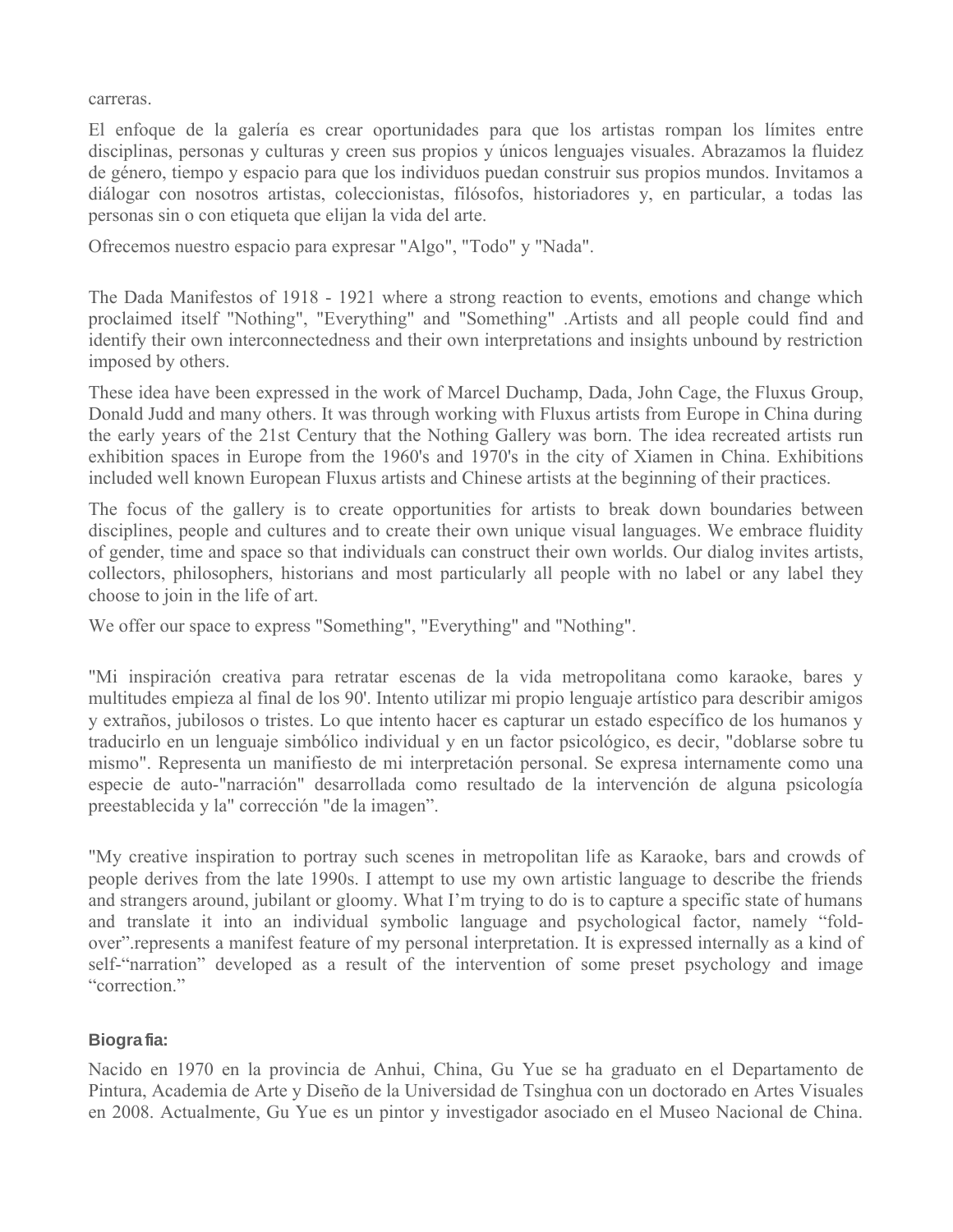Gu Yue es un invitado especial de la CCTV Painting & Calligraphy Channel y de Anhui TV People Channel, así como miembro del comité editorial del Anuario de Arte Contemporáneo Chino (Peking University). Se han publicado cinco libros y muchos de sus artículos. Participó y ganó el premio en exposiciones chinas y internacionales de arte contemporáneo. Ha participado en bastantes exposiciones a gran escala en el país y en el extranjero. Sus obras ganaron premios y fueron recogidas por institutos extranjeros y coleccionistas personales. Gu Yue es también editor del Yearbook of Chinese Contemporary Art.. Actualmente es profesor asociado en la Facultad de Humanidades y Artes, Universidad de Ciencia y Tecnología de Macao.

## **Biography:**

Born in 1970 in Anhui province, China, Gu Yue finished in Department of Painting, Academy of Art & Design, Tsinghua University with PhD degree in Visual Art in 2008. Now currently Gu Yue is a painter and associate research fellow in National Museum of China. Gu Yue is special guest on CCTV Painting & Calligraphy Channel and Anhui TV People Channel, as well as the member of the editorial board of Yearbook of Contemporary Chinese Art (Peking University). Five books and many articles of his have been published. He participated and won the award in Chinese and international exhibitions on contemporary art. He has participated in quite a few large-scale exhibitions at home and abroad. His works won prizes and were collected by foreign institutes and personal collectors. He is also Editor of Yearbook of Chinese Contemporary Art. He is now an Associate Professor at the Faculty of Humanities and Arts, Macau University of Science and Technology.

**Website:** [www.guyueart.com](http://www.guyueart.com/)

#### **Solo Exhibitions:**

2013

Solo show in Retelling the Love Story, Sky Moca Museum, 798 Art Zone, Beijing

2004

Solo show and graduation exhibition Picture, Reality, Chinese European Art Center, Xiamen.

# **Group Exhibitions:**

2014

Salon Comparaisons, Paris (France)

APEC Red Pavilion Exhibition, Huairou of Beijing (China), November of 2014.

The Way to Read Classics: Oil Painting Exhibition of Gu Yue, Matzo Paris Art Fund, Beijing (China)

2013

Repainting Rare Books: Oil Painting Exhibition of Gu Yue, 798 (Dashanzi) Art District, Beijing (China)

2012

Exhibition Celebrating the 60th Anniversary of Beihang University, Beijing.

2011

Art Canton, Guangzhou Jinhan Exhibition Centre, Guangzhou.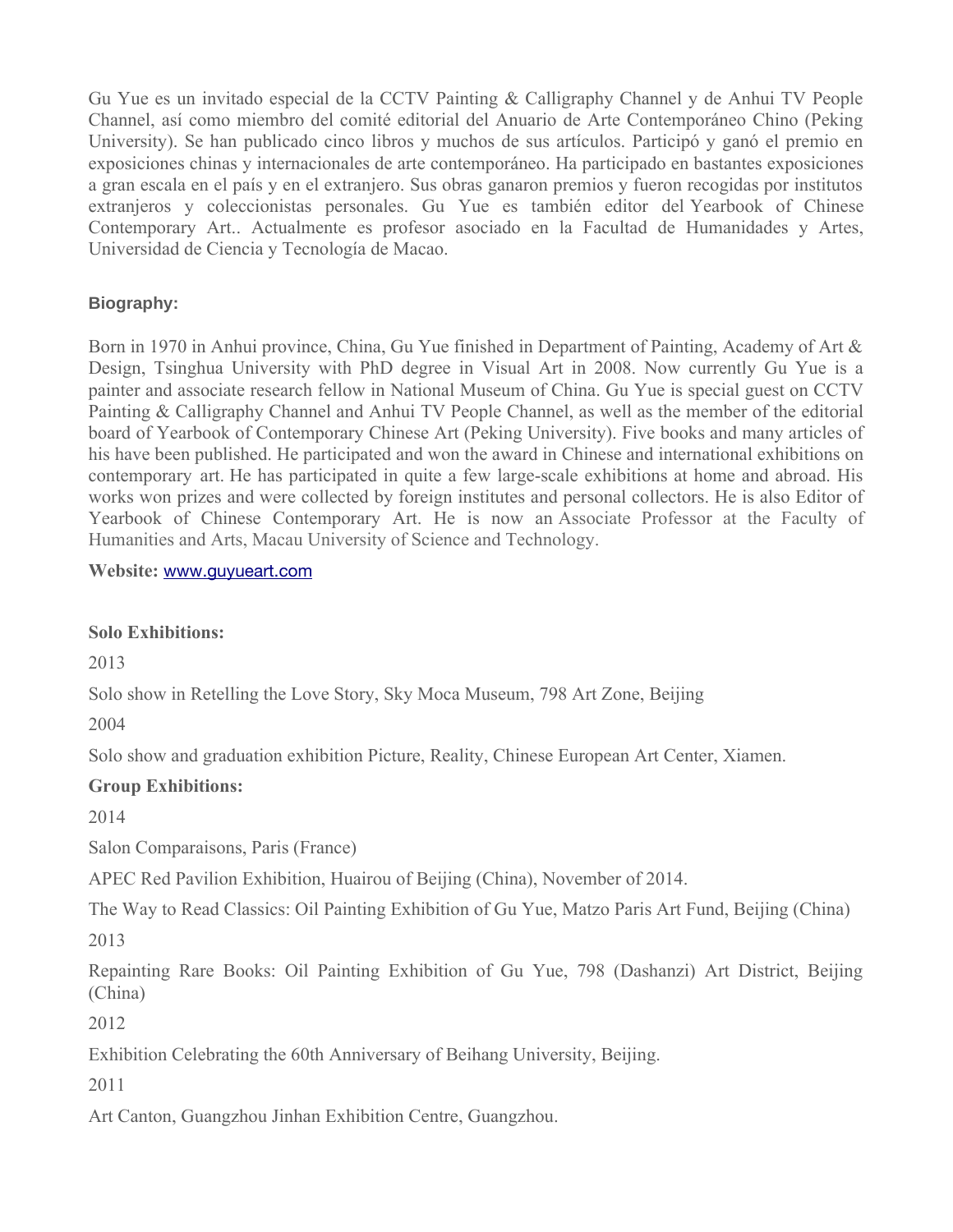Fine Art Asia 2011, Convention and Exhibition Centre, Hong Kong.

Fine Art Hainan 2012, Hainan Airlines Mansion, Haikou.

## 2010

Shanghai Art Fair 2010 World Trade Center, Shanghai.

La vie comme legerete dans le chaos, Sky Moca Museum, 798 Art Zone, Beijing/Espace Art & Liberte-Charenton, Paris, France.

Fine Art Asia 2010, Convention and Exhibition Centre, Hong Kong.

New Wave of Chinese Contemporary Art, Sacramento Main and Auxiliary Galleries, California State University, USA.

2009

Spirit Portraits Beyond Space and Time: Special Exhibition 798 Art Festival Beijing.

The Dialogue, series exhibitions celebrating the tenth anniversary of Chinese European Art

Center, Xiamen.

Width: Modern Art, Songzhuang Art Center, Beijing China is Proud of You: Oil Paintings about Chinese Sport Stars in One Hundred Years, winner of third prize, National Stadium, Beijing.

2008

Out of Place, Art Gene, Barrow-fin-Furness, England. World in One Minute, Today Art Museum, Beijing.

Chinese and Korean Artists Exchange Exhibition, Korean Cultural Center, Beijing.

Oil Paintings of Gu Yue and Li Zhen, Academy of Art & Design, Tsinghua University, Beijing. Confronting the Image: International Exhibition of Art, Elements MoCA, Beijing.

Nature to Mind: A Joint Exhibition from Academy Artists, National Art Museum of China, Beijing.

2004

Transition: Works by Chinese and DutchArtists, Amsterdam, the Netherlands.

2003

The Biggest Visual Power, Paradiso, Amsterdam, the Netherlands.

2002

De Biennale van de Een Minuten, Centraal Museum Utrecht, Utrecht, the Netherlands.

1999

Took part in Art Exhibition Celebrating the Fiftieth Anniversary of the People's Republic of China,Anhui Museum, Hefei. 1993 Winner of Excellent Award in the First Exhibition of the Art of University Students in Anhui

Province, Kurume Art Gallery, Hefei.

# **Publication:**

Gu, Y., *Selections of the Fine Art Works of Yue Gu*, Beijing, China: Beijing Fine Arts Publishing House, 2007.